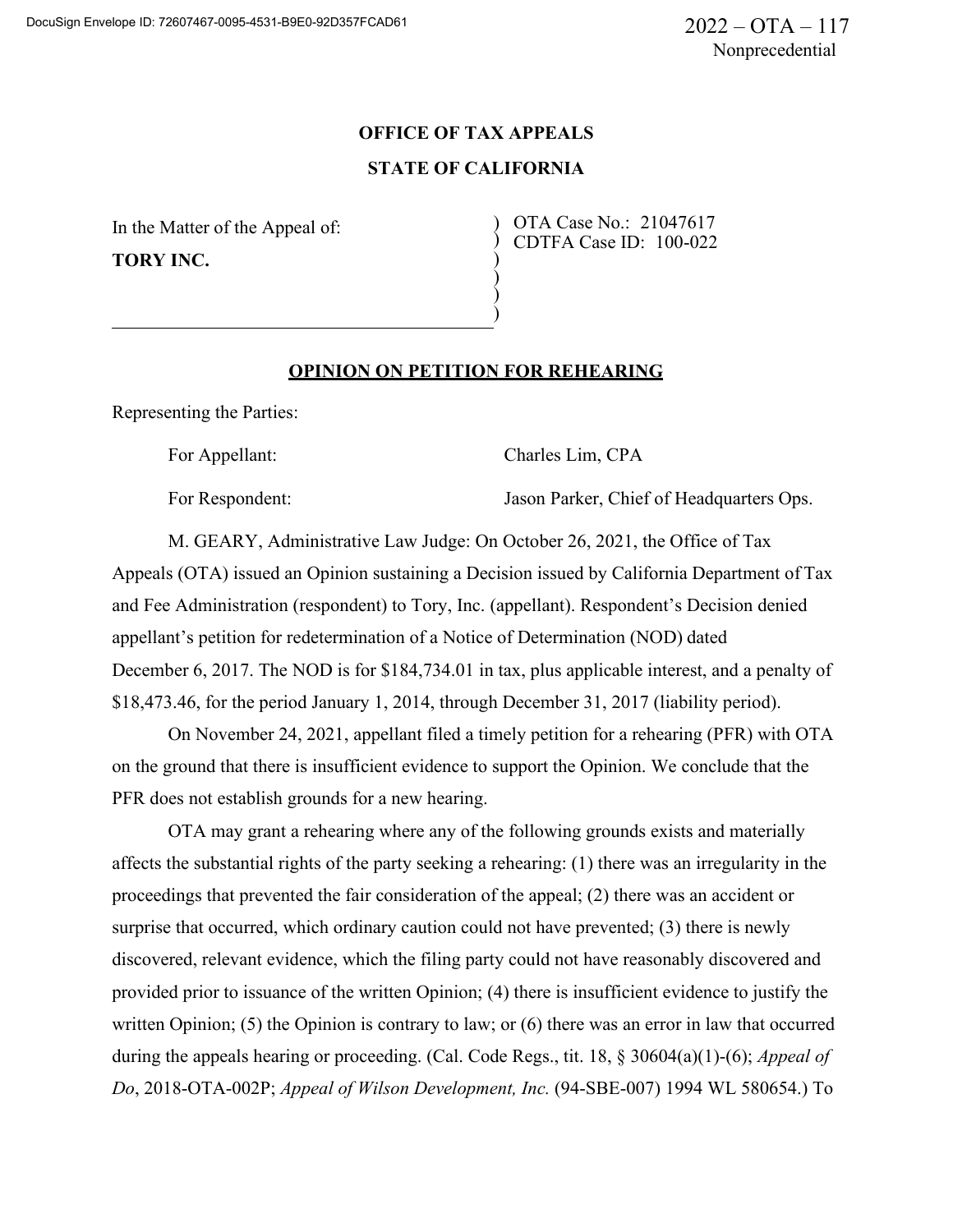find that the evidence is insufficient to justify the written Opinion, we must first weigh the evidence in the record, including all reasonable inferences based on that evidence, and conclude that the panel clearly should have reached a different conclusion or result. (Code Civ. Proc., § 657;<sup>1</sup>*Appeal of Swat-Fame, Inc., et al.*, 2020-OTA-045P.)

The pivotal factual dispute in this appeal is appellant's credit card sales ratio (hereinafter, simply the "ratio") during the liability period.<sup>2</sup> Because appellant did not provide guest checks, sales receipts, point-of-sale (POS) data, or any other source documents to prove sales, respondent used reliable information regarding credit card payments to appellant and appellant's POS data for 89 full days of operation to calculate a 78.16 percent credit card sales ratio. In a test to verify its audit result, respondent used the same kind of data for an additional 208 full days of operation to calculate a credit card sales ratio of 78.25 percent. Respondent used the 78.16 ratio to determine appellant's liability.

Before OTA issued the Opinion, appellant argued that it was unfair to use the 78.16 percent ratio and that OTA should, instead, use a 98.38 percent ratio calculated on the basis of respondent's one-day observation at appellant's restaurant.<sup>3</sup> Now in its PFR, appellant makes essentially the same argument, asserting that there is insufficient evidence that the 78.16 credit card ratio is more accurate than the 93.38 percent ratio. Respondent argues that the evidence is sufficient to support the written Opinion and that appellant has not established grounds for rehearing.

The Opinion correctly concludes that respondent satisfied its minimal burden to show that the determination was reasonable and rational. Respondent was not required to base its determination on the results of the limited observation test. (Rev. & Tax. Code, § 6481.) Respondent's calculation of the ratio was based on appellant's own records from 89 days of operation and verified by a like analysis of an additional 208 days of operation. Furthermore,

<sup>&</sup>lt;sup>1</sup> As provided in *Appeal of Wilson Development, Inc., supra*, it is appropriate for OTA to look to Code of Civil Procedure section 657 and related case law as relevant guidance in determining whether a PFR establishes grounds for a new hearing.

 $2A$  credit card sales ratio is the ratio of credit card sales to total sales. Credit card sales may include sales for which the retailer receives some for of electronic payment, usually by credit or debit cards.

<sup>&</sup>lt;sup>3</sup> As stated in the Opinion, respondent had agreed to conduct three days of observation on consecutive Tuesdays, but it abandoned the effort after one day because it believed appellant interfered with the observation and that the results were unreliable. The Opinion makes no finding on whether respondent's concerns about the observation test were substantiated.